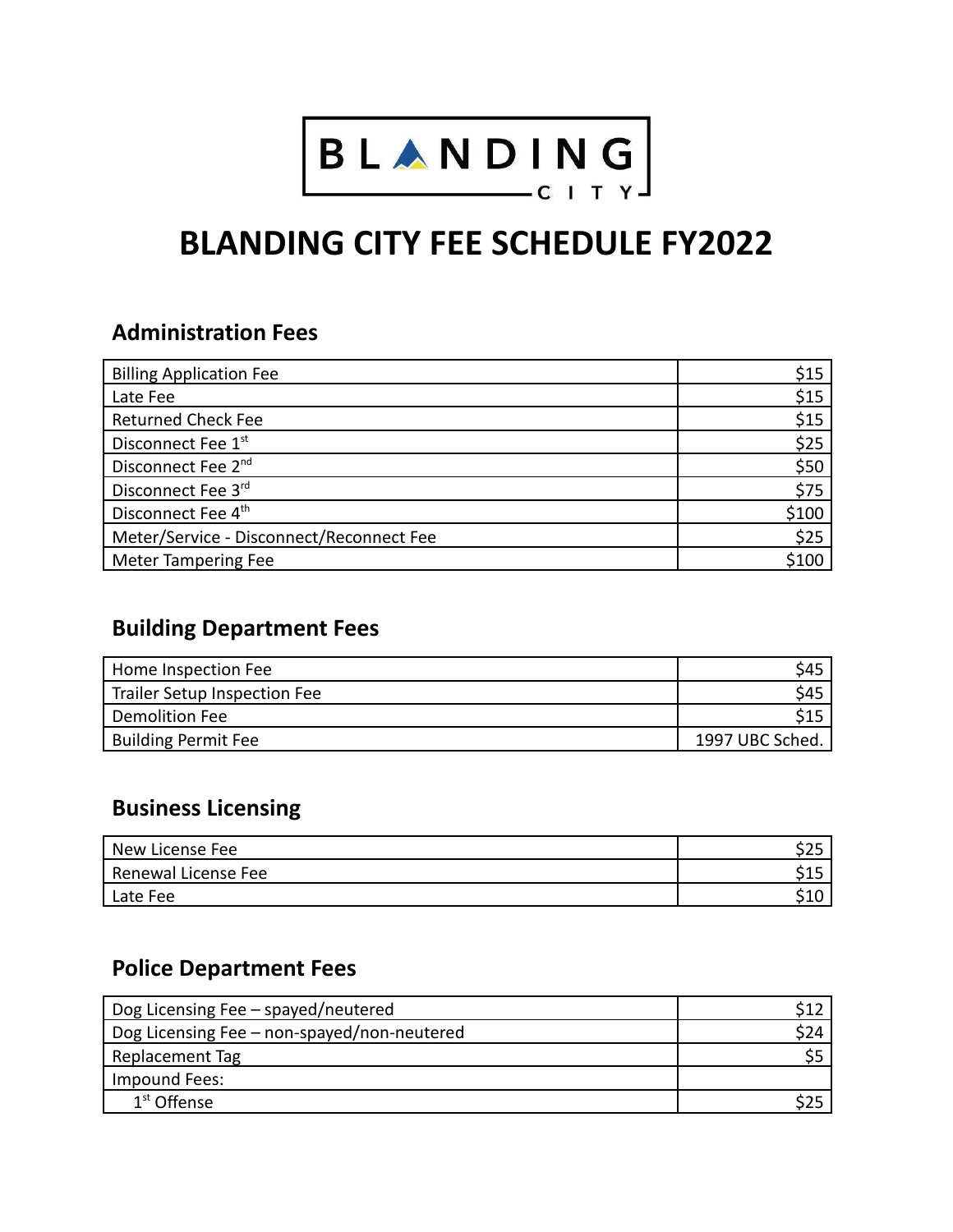| 2 <sup>nd</sup> Offense                    | \$50  |
|--------------------------------------------|-------|
| 3rd Offense                                | \$100 |
| Storage Fee - per day starting on day 6    | \$10  |
| <b>Adoption Fee</b>                        | \$20  |
| Relinquishment Fee - per individual animal | \$20  |
| Relinquishment Fee - per litter            | \$40  |
| <b>Fingerprinting Fees</b>                 | \$15  |

# **Public Works Department Fees**

| <b>Street Cut Permit Fee</b> |  |
|------------------------------|--|
|                              |  |

# **Records Request/GRAMMA Fees**

| Copy of a Public Record                                           | .20 per page       |
|-------------------------------------------------------------------|--------------------|
| CD/DVD Copies & 911 Recordings                                    | \$15 per CD/DVD    |
| Printed Photos in Color                                           | \$2.00 per page    |
| <b>State Accident Reports</b>                                     | \$5.00 per page or |
|                                                                   | establish by law   |
| <b>Certified Copies</b>                                           | \$5.00 per page or |
|                                                                   | establish by law   |
| Staff Time - after first 15 minutes - in increments of 15 minutes | \$25.00 per hour   |

#### **Culinary Water**

| <b>Water Connection Fee</b> |         |
|-----------------------------|---------|
| Water Impact Fee 34"        | \$1,000 |
| Water Impact Fee 1"         | \$1,837 |
| Water Impact fee 1 1/2"     | \$3,663 |
| Water Impact fee 2"         | \$5,863 |

# **Waste Water/Sewer**

| Sewer Connection Fee    |         |
|-------------------------|---------|
| Sewer Impact Fee 34"    | \$500   |
| Sewer Impact Fee 1"     | \$1670  |
| Sewer Impact Fee 1 1/2" | \$3,330 |
| Sewer Impact Fee 2"     | \$5,330 |